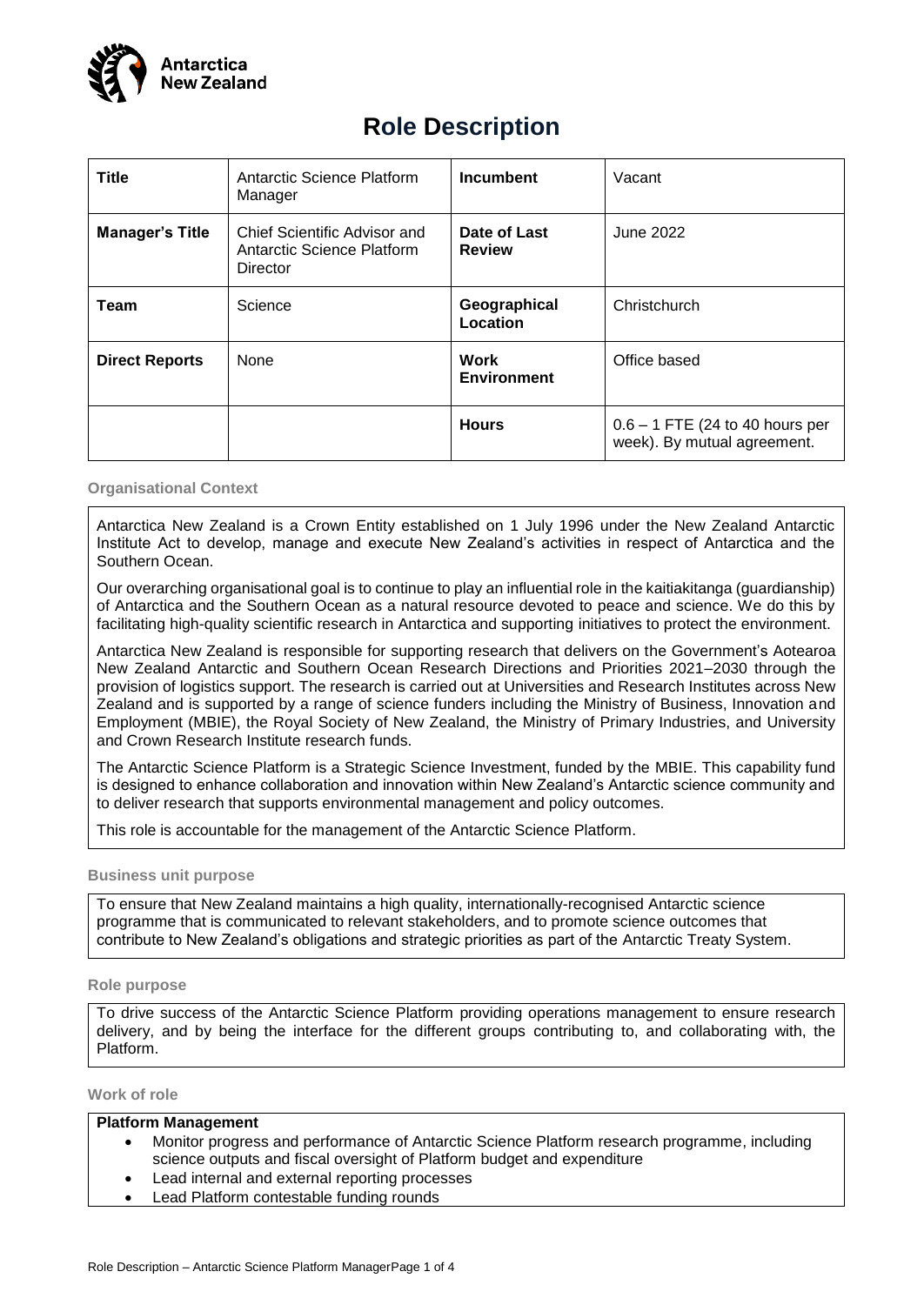

# **Antarctica New Zealand**

- Provide essential coordination and documentation for the Platform Leadership Team, Steering Group and advisory groups
- Manage Antarctic Science Platform research contracts and variations
- Maintain fiscal oversight of Platform budget and expenditure
- Advise the Platform Leadership Team and Steering Group on research progress, risks and opportunities
- Contribute to reports for the Antarctic Science Platform Steering Group
- Support the Antarctic Science Platform Independent Science Panel
- Communicate effectively with Māori and stakeholders the researchers and advisory group members to achieve desired outcomes
- Coordinate reviews of strategic direction, risks and priorities

# **Stakeholder Engagement**

- Support the Antarctic Science Platform community to deliver focused, effective and productive research programmes to stakeholders
- Support stakeholder, end-user and Māori engagement with Antarctic Science Platform research.

# **Health, Safety and Environment**

- Fulfil accountabilities as documented in the Health, Safety and Environmental Management Systems
- Ensure all activities are aligned with Antarctica New Zealand Health, Safety and Environmental Management systems, and are sustained by a strong safety culture with a focus on Zero Harm

# **Other Tasks**

- Contribute to Antarctica New Zealand business planning, budget preparation and progress reporting
- Ensure that relevant documents and records for business activities are created and maintained, and that all legislative requirements for administration and executive record keeping are met
- Any other task assigned by the Chief Scientific Advisor or Antarctic Science Platform Director

# **Key challenges**

- Understanding the New Zealand science sector as it relates to Antarctic research
- Understanding Māori research interests and aligning opportunities to build capacity and capability
- Managing complex relationships and conflict
- Developing and maintaining strong relationships with government and research stakeholders
- Encouraging effective engagement between researchers and end-users

# **Key functional relationships**

| <b>Internal</b> | • Antarctic Science Platform Leadership Team                         |  |  |
|-----------------|----------------------------------------------------------------------|--|--|
|                 | Science Team<br><b>Communications Team</b><br><b>Operations Team</b> |  |  |
|                 |                                                                      |  |  |
|                 |                                                                      |  |  |
|                 | <b>Finance Team</b>                                                  |  |  |
|                 | <b>Administration Team</b>                                           |  |  |
|                 | Policy, Environment & Safety Team                                    |  |  |
| <b>External</b> | • Antarctic Science Platform Steering Group                          |  |  |
|                 | Antarctic Science Platform Independent Science Panel                 |  |  |
|                 | Antarctic Science Platform Kāhui Māori                               |  |  |
|                 | Government stakeholders                                              |  |  |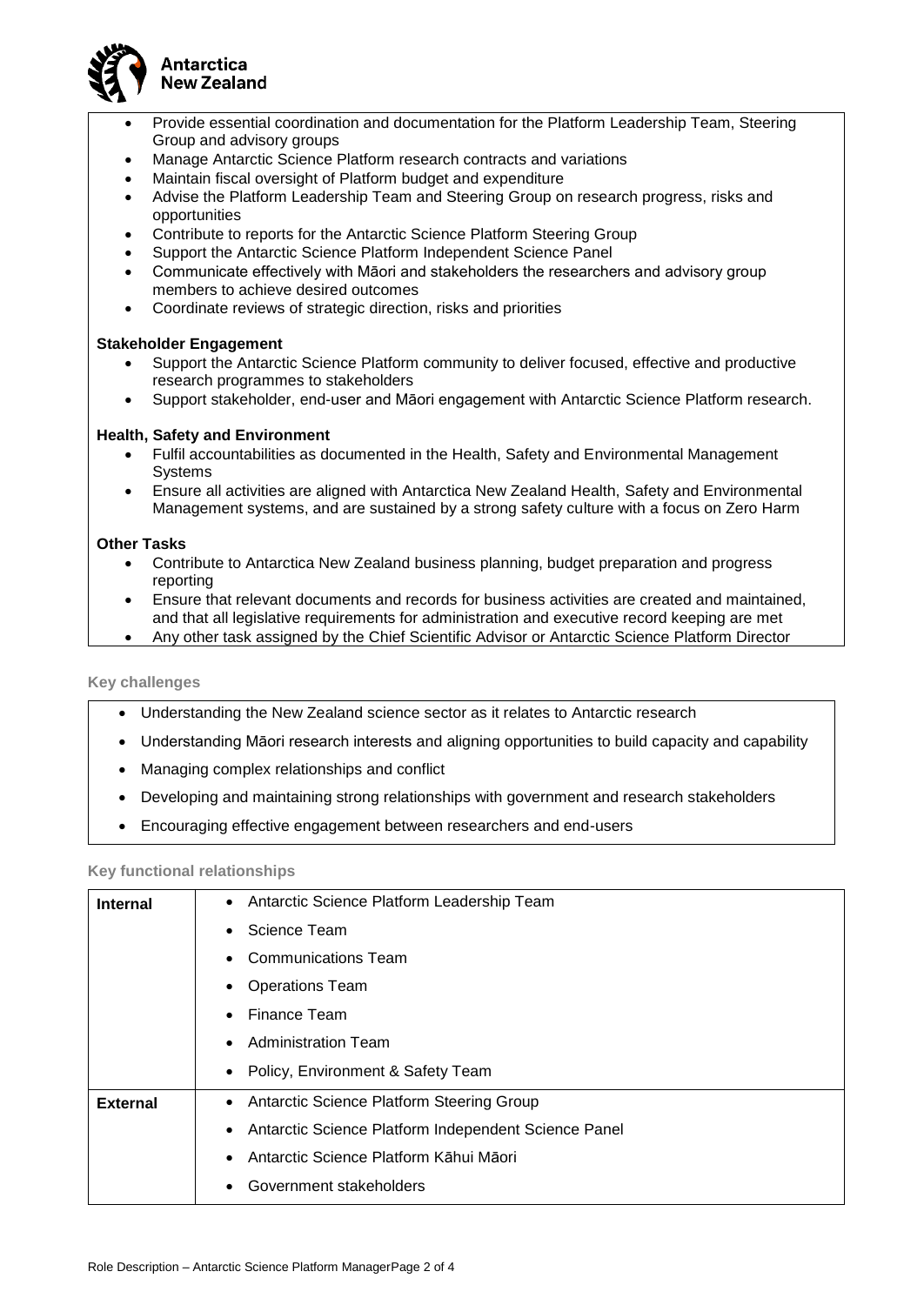

| Research end-users |
|--------------------|
|                    |

• Antarctic researchers and research organisations

# **Minimum capability necessary to work to role**

| <b>Capability area</b>                                 | <b>Description</b>                                                                                                                                                                                                      |  |  |
|--------------------------------------------------------|-------------------------------------------------------------------------------------------------------------------------------------------------------------------------------------------------------------------------|--|--|
| <b>Qualifications, Certificates</b><br>and Memberships | Tertiary qualification in a relevant field<br>$\bullet$                                                                                                                                                                 |  |  |
| Knowledge, Skills and                                  | At least five years' experience in Research Management (or equivalent)<br>٠                                                                                                                                             |  |  |
| <b>Experience</b>                                      | Working knowledge of New Zealand science and innovation system,<br>$\bullet$<br>including funding and reporting mechanisms                                                                                              |  |  |
|                                                        | Experience in a broad range of positions relevant to this role (e.g.<br>$\bullet$<br>contracts management, project management, relationship management)                                                                 |  |  |
|                                                        | Experience with funding mechanisms and proposal process<br>٠<br>management                                                                                                                                              |  |  |
|                                                        | Experience in administering large interdisciplinary, multi-organisational<br>٠<br>research programmes                                                                                                                   |  |  |
|                                                        | Understanding of and commitment to tikanga and Treaty of Waitangi<br>$\bullet$<br>principles                                                                                                                            |  |  |
|                                                        | Strong track record in project management<br>٠                                                                                                                                                                          |  |  |
|                                                        | Experience in contract management<br>٠                                                                                                                                                                                  |  |  |
|                                                        | Financial understanding of research programmes, and ability to prepare<br>and manage budgets                                                                                                                            |  |  |
|                                                        | Strong organisational and time management skills<br>٠                                                                                                                                                                   |  |  |
|                                                        | Ability to work independently                                                                                                                                                                                           |  |  |
|                                                        | Good writing skills                                                                                                                                                                                                     |  |  |
|                                                        | Outstanding networking, influencing, and relationship management skills                                                                                                                                                 |  |  |
|                                                        | Ability to solve problems in a collaborative and constructive manner                                                                                                                                                    |  |  |
| Judgement, temperament                                 | Demonstrates ability to learn, even from difficult situations<br>٠                                                                                                                                                      |  |  |
| and influence                                          | Able to earn respect of peers, staff and stakeholders<br>٠                                                                                                                                                              |  |  |
|                                                        | Effective interpersonal skills                                                                                                                                                                                          |  |  |
|                                                        | Confronts issues and persists to resolve them                                                                                                                                                                           |  |  |
|                                                        | Able to manage conflicts of interest<br>٠                                                                                                                                                                               |  |  |
|                                                        | Strong professional networks and relationships<br>٠                                                                                                                                                                     |  |  |
|                                                        | Strong communication and negotiation skills; able to work with multiple<br>٠<br>parties, establish rapport quickly, put people at ease while influencing<br>and achieving outcomes and building long-term relationships |  |  |
|                                                        | Professional manner and positive attitude<br>٠                                                                                                                                                                          |  |  |
|                                                        | Comfortable working in a small team and taking on lateral tasks to<br>٠<br>achieve required outcome                                                                                                                     |  |  |